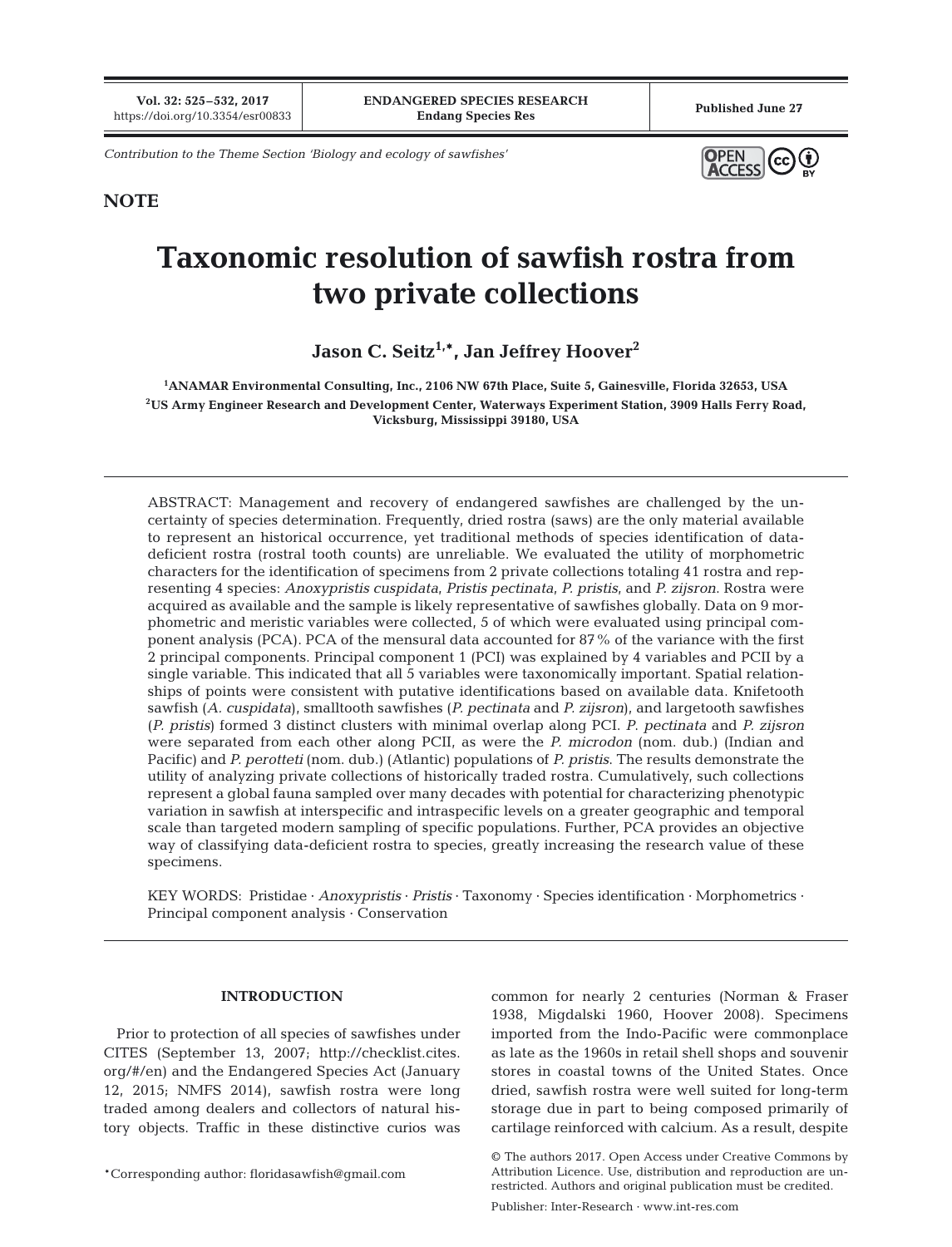the current rarity of sawfishes in many areas of the world, the collectability, historical availability, and durability of dried rostra contribute to their frequent representation in both public and private collections. Unfortunately, rostra in private collections often lack the supporting data, such as non-rostral characters and locality of capture, needed to make species-level determinations, yet their relative availability makes them potentially useful in research. This is because fresh specimens are difficult to obtain and whole preserved specimens are uncommon in public collections due to their large sizes and the logistical challenges of transportation, preservation, and storage. Sawfish rostra can provide important insights on morphology (e.g. variation in shape), rostrum tooth number, historic population status (e.g. geographic distribution, relative abundance), and genetics.

The characters used to discriminate species of sawfishes include rostral tooth counts, position of teeth along rostrum, shape of rostrum, dorsal fin position, and development of the lower caudal lobe (Faria et al. 2013). However, taxonomic resolution based exclusively on rostral characters is also possible, as demonstrated for 4 species of Australian sawfishes for which supporting data were available (Whitty et al. 2014). Given the wide range of sizes and overlap in rostrum tooth counts for sawfish specimens, there is some uncertainty in species-level identifications based exclusively on rostral morphology. Such identifications are necessary, however, for specimens obtained from commercial trade as these typically lack supporting data. For these reasons, we undertook a morphological analysis of sawfish rostra from 2 private collections to address 3 specific questions: (1) Are taxonomic determinations based exclusively on rostral morphology consistent with those based on additional information? (2) Can rostral morphology be used as a stand-alone tool to objectively discriminate among species? (3) Do private collections of <50 specimens allow insight into interspecific and intraspecific taxonomic diversity?

Our study differs in 2 respects from previous studies by Faria et al. (2013) and Whitty et al. (2014). It is based exclusively on privately traded specimens, requiring no targeted sampling of sawfish populations, but providing no supporting data on other diagnostic features (e.g. fin position and shape) and limited supporting data on locality (i.e. 18 of 41 speci mens). It employs a taxonomically conservative technique for multivariate analysis, i.e. principal component analysis (PCA), which is less biased than previous similar studies as it requires no previous assignment of specimens to taxonomic groups and

sorts specimens based on variables with the greatest variation, not necessarily the greatest discrimination. As a result, our study serves as a test case for subsequent (and larger scale) evaluations of historically traded specimens, in private and public collections, that do not impact living sawfishes and are costeffective because they require no fieldwork.

## **MATERIALS AND METHODS**

#### **Material examined**

Sawfish rostra from 2 private collections were studied. One collection (belonging to J. C. Seitz) consists of 30 specimens acquired between 1980 and 2014, mainly through donations and exchanges with other collectors. Of these, 29 were suitable for analysis, 18 of which have supporting locality data. The other collection (belonging to J. J. Hoover) consists of 12 specimens acquired between 2003 and 2011, principally by eBay auction, but none having locality data. All rostra were obtained on an 'as available' basis and specific taxa were not targeted for acquisition. Time of collection is unknown for the majority of specimens but documented ages for a few are >50 yr, and we assume that most were collected during the 20th century.

We have a follow-up project planned that necessitates retention of these specimens in our respective private collections but we intend to donate these to museums when our work is complete. In the interim, our specimens will continue to be available to re searchers as needed and we will provide photographs on request. See Table 1 for a list of our specimens and associated data.

## **Characters**

Counts and measurements were made according to protocols in Faria et al. (2013) and Whitty et al. (2014). Measurements were made to the nearest mm using a tape measure or calipers, depending on the size of the rostrum and sizes of individual characters. Characters included (1) left rostral tooth count; (2) right rostral tooth count; (3) total rostrum length (TRL), from mid-point of tip to mid-point at confluence of the rostrum with the head (where the rostrum begins to flare); (4) standard rostrum length (SRL), from mid-point of tip to mid-point adjacent to posterior edge of the proximal-most left rostral tooth; (5) standard rostrum width, which we refer to as proxi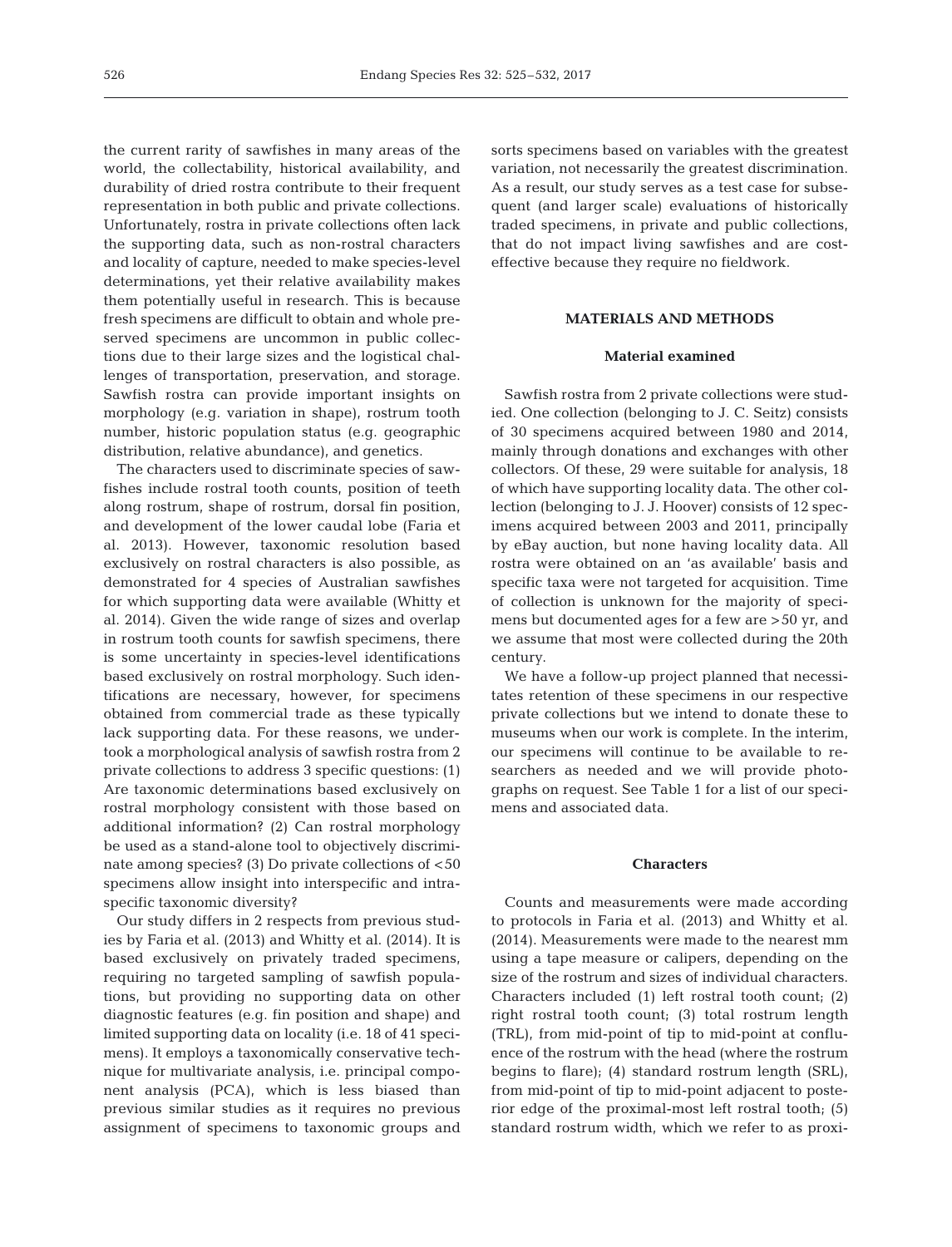mal rostrum width (PRW), from base of proximalmost left rostral tooth to opposite edge of rostrum; (6) rostral tip width, which we refer to as distal rostrum width (DRW), from anterior edges of distal-most rostral teeth; (7) proximal tooth gap (PTG), from anterior edge of proximal-most right tooth to posterior edge of the next tooth; (8) distal tooth gap (DTG), from posterior edge of the distal-most right tooth to anterior edge of the tooth behind it. Rostral teeth were occasionally missing in some specimens but were included in tooth counts based on the presence of alveoli. In 6 specimens, the rostrum−head juncture was not apparent and overall length was assumed to be equivalent to TRL.

Table 1. Sawfish rostral material used in this study. The 4 species represented were *Anoxypristis cuspidata*, *Pristis pectinata*, *P. pristis*, and *P. zijsron*. Measurements are in mm and consist of: overall length (tip to cut end), total rostrum length (TRL), standard rostrum length (SRL), proximal rostrum width (PRW), distal rostrum width (DRW), proximal tooth gap (PTG), and distal tooth gap (DTG). Specimen ID prefix (i.e. JCS, JJH) indicates owner of specimen. These materials are available for non-destructive sampling upon request to J. C. Seitz (floridasawfish@gmail.com) or J. J. Hoover (jan.j.hoover@usace.army.mil)

| Specimen ID                                                                                                                         | <b>Species</b> | Overall TRL<br>length |                            | <b>SRL</b> | PRW | <b>DRW</b> | Rostral<br>tooth count<br>Left Right |    | PTG | <b>DTG</b>     | Locality                        |
|-------------------------------------------------------------------------------------------------------------------------------------|----------------|-----------------------|----------------------------|------------|-----|------------|--------------------------------------|----|-----|----------------|---------------------------------|
| <b>JCSAC231109</b>                                                                                                                  | A. cuspidata   | 773                   | 710                        | 550        | 54  | 30         | 21                                   | 22 | 26  | 8              | Undetermined                    |
| <b>JCSAC221106</b>                                                                                                                  | A. cuspidata   | 662                   | 633                        | 457        | 45  | 28         | 18                                   | 19 | 22  | 7              | Phuket, Thailand                |
| <b>JCSAC301206</b>                                                                                                                  | A. cuspidata   | 213                   | 175                        | 133        | 16  | 12         | 17                                   | 18 | 8   | 4              | Undetermined                    |
| <b>JCSAC031009</b>                                                                                                                  | A. cuspidata   | 174                   | 163                        | 114        | 15  | 10         | 19                                   | 18 | 7   | $\overline{2}$ | Undetermined                    |
| JCSACXXXX8X A. cuspidata                                                                                                            |                | 494                   | $\mathbf{a}$               | 355        | 36  | 21         | 18                                   | 21 | 25  | 5              | Undetermined                    |
| <b>JCSAC260707</b>                                                                                                                  | A. cuspidata   | 492                   | 447                        | 335        | 36  | 20         | 23                                   | 21 | 18  | 5              | Undetermined                    |
| <b>JCSAC260707B</b>                                                                                                                 | A. cuspidata   | 454                   | 442                        | 324        | 36  | 18         | 19                                   | 18 | 20  | 5              | Undetermined                    |
| <b>JCSAC260707C</b>                                                                                                                 | A. cuspidata   | 449                   | 424                        | 332        | 34  | 20         | 23                                   | 22 | 20  | 5              | Undetermined                    |
| JJH004                                                                                                                              | A. cuspidata   | 637                   | 633                        | 493        | 54  | 27         | 26                                   | 27 | 29  | 7              | Undetermined                    |
| JJH005                                                                                                                              | A. cuspidata   | 614                   | 603                        | 538        | 52  | 31         | 28                                   | 26 | 23  | 7              | Undetermined                    |
| JJH006                                                                                                                              | A. cuspidata   | 489                   | $\mathbf{a}$               | 404        | 43  | 20         | 21                                   | 21 | 27  | 7              | Undetermined                    |
| JJH007                                                                                                                              | A. cuspidata   | 597                   | $\overline{\phantom{a}}^a$ | 523        | 54  | 33         | 19                                   | 22 | 32  | 9              | Undetermined                    |
| JCSPPXX1200                                                                                                                         | P. pectinata   | 816                   | 812                        | 750        | 101 | 44         | 23                                   | 23 | 56  | 14             | Southwestern Florida, USA       |
| JCSPP211202                                                                                                                         | P. pectinata   | 848                   | 774                        | 746        | 102 | 45         | 24                                   | 26 | 50  | 13             | Southwestern Florida, USA       |
| JCSPPXX1003                                                                                                                         | P. pectinata   | 659                   | 643                        | 601        | 86  | 38         | 25                                   | 25 | 36  | 12             | Undetermined                    |
| JCSPP221106                                                                                                                         | P. pectinata   | 232                   | 222                        | 207        | 34  | 17         | 26                                   | 25 | 12  | 5              | Tampa Bay, Florida, USA         |
| JCSPP061007                                                                                                                         | P. pectinata   | 378                   | 342                        | 319        | 48  | 24         | 27                                   | 28 | 11  | 7              | Florida Keys, Florida, USA      |
| JCSPPXX0702                                                                                                                         | P. pectinata   | 187                   | 176                        | 168        | 27  | 14         | 25                                   | 26 | 8   | 4              | Undetermined                    |
| JJH001                                                                                                                              | P. pectinata   | 849                   | 825                        | 803        | 118 | 53         | 27                                   | 27 | 47  | 9              | Undetermined                    |
| JJH002                                                                                                                              | P. pectinata   | 351                   | $-^{\mathrm{a}}$           | 330        | 59  | 30         | 24                                   | 24 | 19  | 8              | Undetermined                    |
| JJH003                                                                                                                              | P. pectinata   | 548                   | 543                        | 527        | 94  | 46         | 21                                   | 21 | 28  | 13             | Undetermined                    |
| JJH012                                                                                                                              | P. pectinata   | 835                   | 797                        | 764        | 113 | 61         | 26                                   | 26 | 42  | 12             | Undetermined                    |
| <b>JCSPM180807</b>                                                                                                                  | P. pristis     | 1175                  | 1051                       | 997        | 216 | 87         | 17                                   | 17 | 75  | 41             | Bangladesh                      |
| <b>JCSPM281005</b>                                                                                                                  | P. pristis     | 1377                  | 1290                       | 1246       | 261 | 102        | 16                                   | 18 | 71  | 54             | Bangladesh                      |
| JCSPM070707                                                                                                                         | P. pristis     | 1365                  | 1345                       | 1272       | 268 | 99         | 17                                   | 16 | 77  | 47             | Bangladesh                      |
| JCSPP270103                                                                                                                         | P. pristis     | 685                   | $-^{\mathrm{a}}$           | 664        | 131 | 45         | 17                                   | 16 | 57  | 27             | Texas, USA                      |
| JCSPMXX1206                                                                                                                         | P. pristis     | 654                   | 614                        | 580        | 116 | 47         | 17                                   | 16 | 41  | 25             | Bangladesh                      |
| JCSPPXX0104                                                                                                                         | P. pristis     | 578                   | 567                        | 528        | 105 | 35         | 16                                   | 17 | 37  | 24             | Lake Nicaraqua, Nicaraqua       |
| JCSPX260812                                                                                                                         | P. pristis     | 694                   | 686                        | 636        | 131 | 51         | 14                                   | 14 | 48  | 30             | Undetermined                    |
| JCSPMXX1206B                                                                                                                        | P. pristis     | 1224                  | 1134                       | 1058       | 204 | 80         | 18                                   | 19 | 60  | 44             | Bangladesh                      |
| JCSPP241009                                                                                                                         | P. pristis     | 994                   | 951                        | 919        | 181 | 62         | 19                                   | 19 | 61  | 35             | Brownsville, Texas, USA         |
| JCSPM281005B                                                                                                                        | P. pristis     | 877                   | 865                        | 772        | 153 | 57         | 19                                   | 20 | 42  | 30             | Bangladesh                      |
| JCSPMXX0702                                                                                                                         | P. pristis     | 350                   | 341                        | 327        | 61  | 29         | 19                                   | 20 | 19  | 12             | Western Australia               |
| <b>JJH008</b>                                                                                                                       | P. pristis     | 473                   | $\overline{\phantom{a}}^a$ | 463        | 98  | 55         | 16                                   | 18 | 20  | 23             | Undetermined                    |
| JJH009                                                                                                                              | P. pristis     | 942                   | 923                        | 881        | 187 | 83         | 19                                   | 17 | 61  | 43             | Undetermined                    |
| JCSPZXX1003                                                                                                                         | P. zijsron     | 1018                  | 1015                       | 988        | 112 | 51         | 37                                   | 35 | 53  | 8              | Undetermined                    |
| JCSPZXX0805                                                                                                                         | P. zijsron     | 1164                  | 1150                       | 1000       | 120 | 54         | 28                                   | 28 | 89  | 16             | Makran, Pakistan                |
| JCSPZ070809                                                                                                                         | P. zijsron     | 452                   | 449                        | 416        | 54  | 27         | 25                                   | 25 | 41  | 7              | Great Barrier Reef, Australia   |
| JCSPZ301214                                                                                                                         | P. zijsron     | 1065                  | 1065                       | 1009       | 106 | 66         | 26                                   | 27 | 62  | 15             | Northern Territory of Australia |
| JJH010                                                                                                                              | P. zijsron     | 900                   | 858                        | 805        | 118 | 53         | 25                                   | 25 | 44  | 13             | Undetermined                    |
| JJH011                                                                                                                              | P. zijsron     | 1497                  | 1470                       | 1263       | 153 | 73         | 29                                   | 29 | 80  | 16             | Undetermined                    |
| <sup>a</sup> Could not be measured. TRL was assumed to be equal to overall length for these specimens for the purpose of this study |                |                       |                            |            |     |            |                                      |    |     |                |                                 |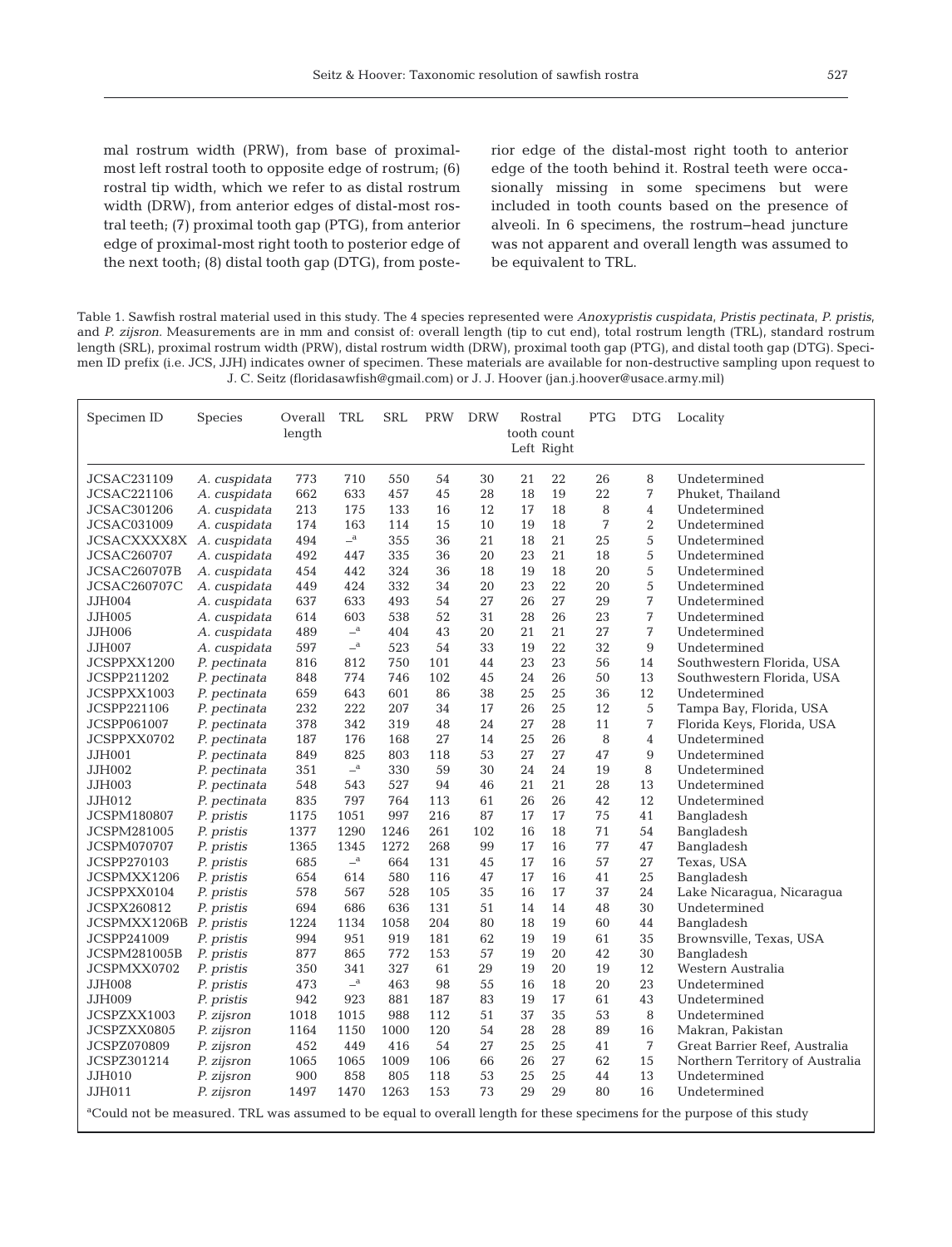Each specimen was assigned to a putative taxon based on appearance, tooth counts, and, when available, collection records. Until recently, 7 (or more) species of extant sawfishes were recognized, but recent morphologic and genetic data recognize only 5 species belonging to 3 species groups (Faria et al. 2013). Two forms of knifetooth sawfish *Anoxypristis cuspidata* have been documented: one from the Indian Ocean averaging 25.6 (typically ≥23) rostral teeth per side and another from the western Pacific averaging 21.2 (typically <23) teeth per side. The smalltooth sawfishes, comprising dwarf sawfish *Pristis clavata* from the eastern Indian and western Pacific, smalltooth sawfish *P. pectinata* from the Atlantic, and green sawfish, *P. zijsron*, from the Indo-Pacific, are each considered distinct and monospecific. Known rostral tooth counts per side are 18−27 for *P. clavata*, 20−30 (typically >22) for *P. pectinata*, and 23−37 for *P. zijsron*. The group of largetooth sawfishes was, until 2013, generally considered to consist of 2 or 3 species that were morphologically identical but geographically isolated: freshwater sawfish, *P. microdon* (nom. dub.) (hereafter *P.* '*micro don*') from the Indo-Pacific, largetooth sawfish formerly *P. perotteti* (nom. dub.) (hereafter *P.* '*perotteti*') from the Atlantic (Faria et al. 2013), and possibly a Mediterranean species, *P. pristis* (Ferretti et al. 2016). Genetic studies indicate that largetooth sawfishes represent a single wide-ranging species, *P. pristis*, and that there are no appreciable morphological differences among largetooth sawfishes from adjacent oceans. Tooth counts per side for *P. pristis* are 14−24 (Whitty et al. 2014). To be taxonomically conservative, we assigned each rostrum to 1 of 6 series: (1) A. *cuspidata* with ≥23 rostral teeth (either side); (2) *A. cuspidata* with <23 teeth (either side); (3) *P. zijsron*; (4) *P. pectinata*; (5) *P*. '*microdon*'; and (6) *P*. '*perotteti*'. The collections lacked examples of *P. clavata* and the possible Mediterranean form of *P. pristis*. Three rostra could not be confidently identified and were assigned to *Pristis* sp.

### **Analysis**

Data were compiled and analyzed using SAS 9.3 (SAS Institute). A derived character, rostral narrowing (RN) was calculated as the ratio PRW/DRW to describe the degree to which rostra tapered from the base to the tip. Values for other rostral characters were standardized as ratios: character measurements (in mm) divided by TRL (in mm) and multiplied by 100. Values cannot exceed 100 (because no single

measurement can exceed the total length of the rostrum) and represent percentages of the value for TRL.

To identify morphologically important variables and to quantify degree of morphological similarity within and between groups, PCA was performed using 5 standardized rostral characters: SRL, PRW, DRW, PTG, and DTG. PCA is well suited for databases consisting entirely of standardized morphological measurements and is often used to evaluate morphology of phenotypically similar individuals within and among species or populations of individuals (e.g. Mayden & Kuhajda 1996, Kuhajda et al. 2007, Murphy et al. 2007, Hoover et al. 2009). We used it here because the limited availability of supporting data prohibited certainty in the corroboration of specieslevel identifications. Unlike some other techniques, PCA is 'objective', requiring no prior identification of groups (i.e. species) for analysis. Instead, it derives ordination scores exclusively from the data matrix for characters, plotting points (i.e. individual rostra) in a space of low dimensions (e.g. 2 or 3 components) while preserving as much of the original structure of the data as possible (e.g. 5 standardized rostral characters) (Gaugh 1982). The first axis (PCI) accounts for the greatest amount of data variance, expressed as an eigenvalue, the second component (PCII) the second greatest amount, the third axis (PCIII) the next greatest. Direction and strength of associations of the original characters with components are expressed as eigenvectors.

Following ordination, we coded rostra based on the taxa to which they had been assigned during data collection. Individual points at the periphery of taxon- delineated clusters were used to define polygons. Spatial proximity of each rostrum (point) or clusters of rostra (polygons) represented the degree of morphological similarity.

To evaluate potential bias from our assumption that 6 specimens with no apparent flare at the base represented TRL, we re-ran PCA with those specimens deleted and compared outputs from the 2 analyses. These outputs were: eigenvalues (and proportion of variance) represented by each principal component; direction, rank order, and magnitude of each variable loading for the first 2 components and position of different taxa in morphological space.

#### **RESULTS**

The 2 combined collections were numerically dominated by *Anoxypristis cuspidata* (n = 12), followed by *Pristis pectinata* (10), *P*. '*microdon*' (7), *P. zijsron*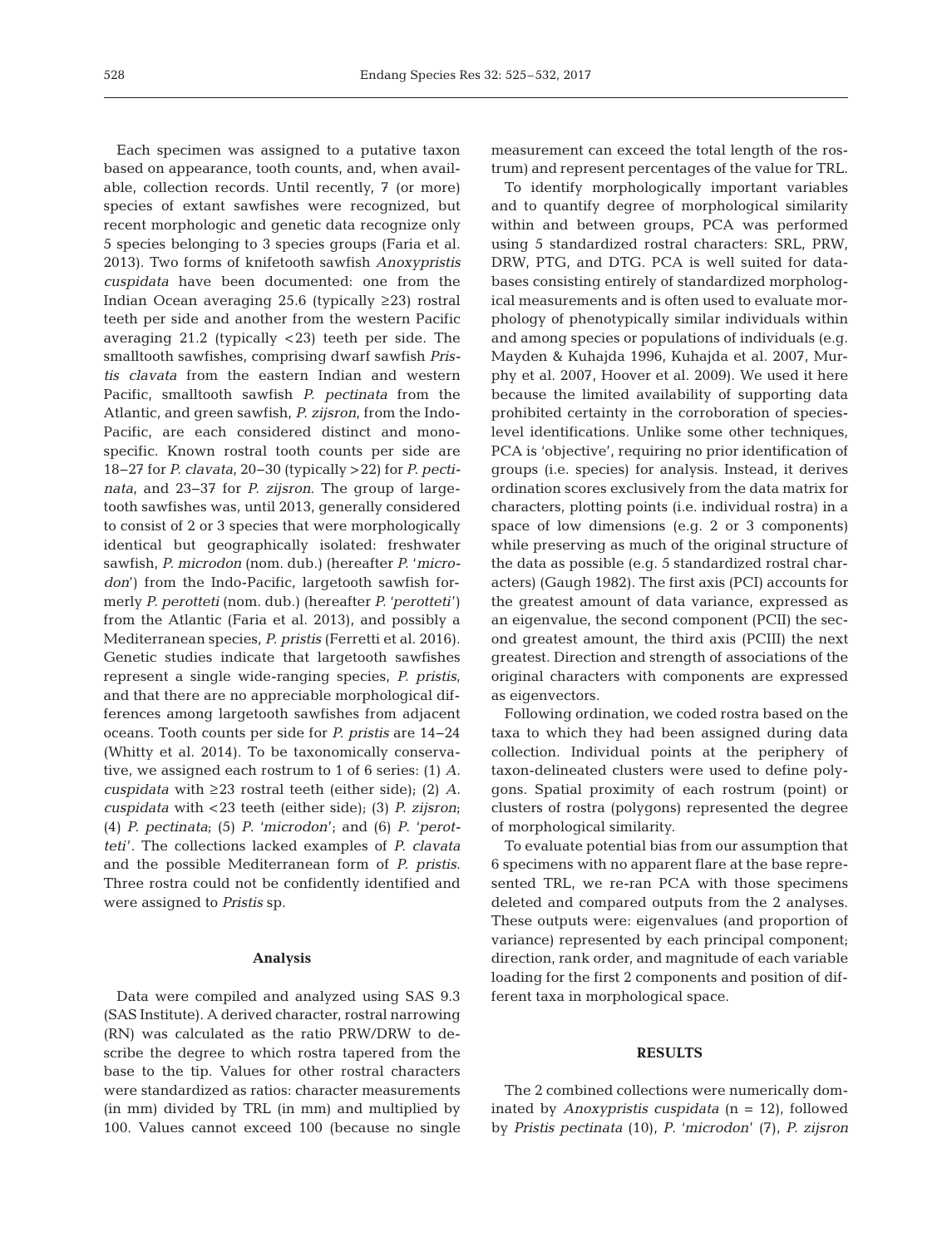Table 2. Sample size, total rostrum length (TRL), and rostral characters for 2 combined private collections of sawfish rostra. Rostral tooth data are counts (teeth and empty alveoli). Measurements, in mm, were made according to techniques by Faria et al. (2013) and Whitty et al. (2014). Upper row of data for each character represents the mean (±SD). Lower row represents the range of values for that character. Characters in **bold** were used in principal component analysis (values are given as percentages of TRL)

|                                                                                                                                   | Anoxypristis<br>cuspidata | Pristis zijsron | P. pectinata  | P. 'microdon' | P. 'perotteti' |  |  |
|-----------------------------------------------------------------------------------------------------------------------------------|---------------------------|-----------------|---------------|---------------|----------------|--|--|
| Number of rostra $(N = 38^a)$                                                                                                     | 12                        | 6               | 10            | 7             | 3              |  |  |
| Total rostrum length (TRL), mm                                                                                                    | 484.5 (172.9)             | 988.8 (322.1)   | 549.7 (258.1) | 948.6 (366.7) | 734.3 (196.7)  |  |  |
|                                                                                                                                   | $163 - 710$               | 449-1407        | 176-835       | 350-1377      | 567-951        |  |  |
| Number of rostral teeth on left side                                                                                              | 21.0(3.4)                 | 28.3(4.5)       | 24.8(1.9)     | 17.6(1.1)     | 17.3(1.5)      |  |  |
|                                                                                                                                   | $17 - 28$                 | $25 - 37$       | $21 - 27$     | $16 - 19$     | $16 - 19$      |  |  |
| Number of rostral teeth on right side                                                                                             | 21.2(2.9)                 | 28.1(3.7)       | 25.1(2.0)     | 18.0(1.7)     | 17.3(1.5)      |  |  |
|                                                                                                                                   | $18 - 27$                 | $25 - 35$       | $21 - 28$     | $16 - 20$     | $16 - 19$      |  |  |
| <b>Standard rostrum length</b>                                                                                                    | 77.5 (6.1)                | 92.7(3.9)       | 94.7(1.6)     | 94.1 (2.4)    | 95.6(2.1)      |  |  |
| $(SRL)$ , % TRL                                                                                                                   | 69.9-89.2                 | $87.0 - 97.3$   | $92.4 - 96.5$ | $89.2 - 96.6$ | $93.1 - 96.9$  |  |  |
| Proximal rostrum width                                                                                                            | 8.3(0.7)                  | 11.4(1.4)       | 14.6(1.6)     | 19.0(1.2)     | 18.9(0.3)      |  |  |
| $(PRW)$ , % TRL                                                                                                                   | $7.1 - 9.1$               | $9.9 - 13.9$    | $12.4 - 17.3$ | $17.7 - 20.5$ | $18.5 - 19.1$  |  |  |
| Distal rostrum width                                                                                                              | 4.8(0.8)                  | 5.6(0.7)        | 7.1(1.1)      | 7.6(0.7)      | 6.4 $(0.2)$    |  |  |
| $(DRW)$ , % TRL                                                                                                                   | $4.1 - 6.6$               | $4.7 - 6.3$     | $5.4 - 8.5$   | $6.6 - 8.5$   | $6.2 - 6.6$    |  |  |
| Proximal tooth gap                                                                                                                | 4.4(0.7)                  | 6.5(1.6)        | 5.4(1.0)      | 5.8(0.8)      | 7.1(1.1)       |  |  |
| $(PTG)$ , % TRL                                                                                                                   | $3.47 - 5.5$              | $5.2 - 9.1$     | $3.2 - 6.9$   | $4.8 - 7.1$   | $6.4 - 8.3$    |  |  |
| Distal tooth gap                                                                                                                  | 1.3(0.3)                  | 1.3(0.3)        | 1.9(0.4)      | 3.8(0.3)      | 3.9(0.3)       |  |  |
| $(DTG)$ , % TRL                                                                                                                   | $1.0 - 2.2$               | $0.8 - 1.6$     | $1.1 - 2.5$   | $3.5 - 4.2$   | $3.7 - 4.2$    |  |  |
| Rostral narrowing (PRW/DRW)                                                                                                       | 1.7(0.2)                  | 2.1(0.2)        | 2.1(0.2)      | 2.5(0.2)      | 2.9(0.00)      |  |  |
|                                                                                                                                   | $1.4 - 2.1$               | $1.6 - 2.2$     | $1.8 - 2.3$   | $2.1 - 2.7$   | $2.9 - 3.0$    |  |  |
| <sup>a</sup> Three rostra could not be confidently identified to species prior to PCA and therefore were excluded from this table |                           |                 |               |               |                |  |  |

(6), *and P*. '*perotteti*' (3) (Table 2), excluding the 3 taxonomically unassigned specimens. Rostra ranged from 163 to 1407 mm TRL. Tooth counts were consistent with previously published data for all species (Faria et al. 2013, Whitty et al. 2014). On average, *A. cuspidata* had rostra with relatively parallel margins (RN < 2.0), *P. pectinata* and *P. zijsron* had broader bases (RN » 2.0), and *P.* '*microdon*' and *P*. '*perotteti*' had the broadest bases relative to tip width (RN > 2.0).

PCA indicated that the first 2 principal components and all 5 standardized rostral characters accounted for 87% of the dataset variation (Table 3). PCI accounted for 68.5% of the variation and was positively associated with PRW, followed by DTG, DRW, and SRL. PCII accounted for 18.4% of the variation and was positively associated with PTG. PCIII and higher accounted for <9% of the variation and were excluded from analysis.

The plotting of individual specimens along PCI (*x*axis) and PCII (*y*-axis) was informative (Fig. 1). The 3 species groups (knifetooth, smalltooth, and largetooth) were well separated along PCI: *A. cuspidata* with values of PCI < −1, *P. zijsron* and *P. pectinata* with values of PCI = −1 to 1, and *P.* '*microdon*' and *P.* '*perotteti*' with values of PCI > 1. Overlap between the knifetooth and smalltooth groups did not occur, and overlap between the smalltooth and largetooth groups was negligible: 1 individual of each species in the area where polygons overlapped. Within the knifetooth group, specimens with high numbers of rostral teeth (23−28) occurred central to those with lower tooth counts (17−22), suggesting that higher count specimens had comparable rostrum shapes to

Table 3. Eigenvalues and eigenvectors from principal component analysis of sawfish rostrum data from 2 private collections. High-loading characters (eigenvectors >|0.45|) are indicated in **bold**

|                                        | <b>PCI</b>     | <b>PCII</b>    | PCIII          |
|----------------------------------------|----------------|----------------|----------------|
| Eigenvalue<br>Variance<br>Eigenvectors | 3.426<br>0.685 | 0.921<br>0.184 | 0.445<br>0.089 |
| Standard rostrum length                | 0.452          | 0.175          | $-0.744$       |
| Proximal rostrum width                 | 0.526          | $-0.092$       | 0.119          |
| Distal rostrum width                   | 0.463          | $-0.411$       | $-0.155$       |
| Proximal tooth gap                     | 0.275          | 0.874          | 0.204          |
| Distal tooth gap                       | 0.478          | $-0.167$       | 0.606          |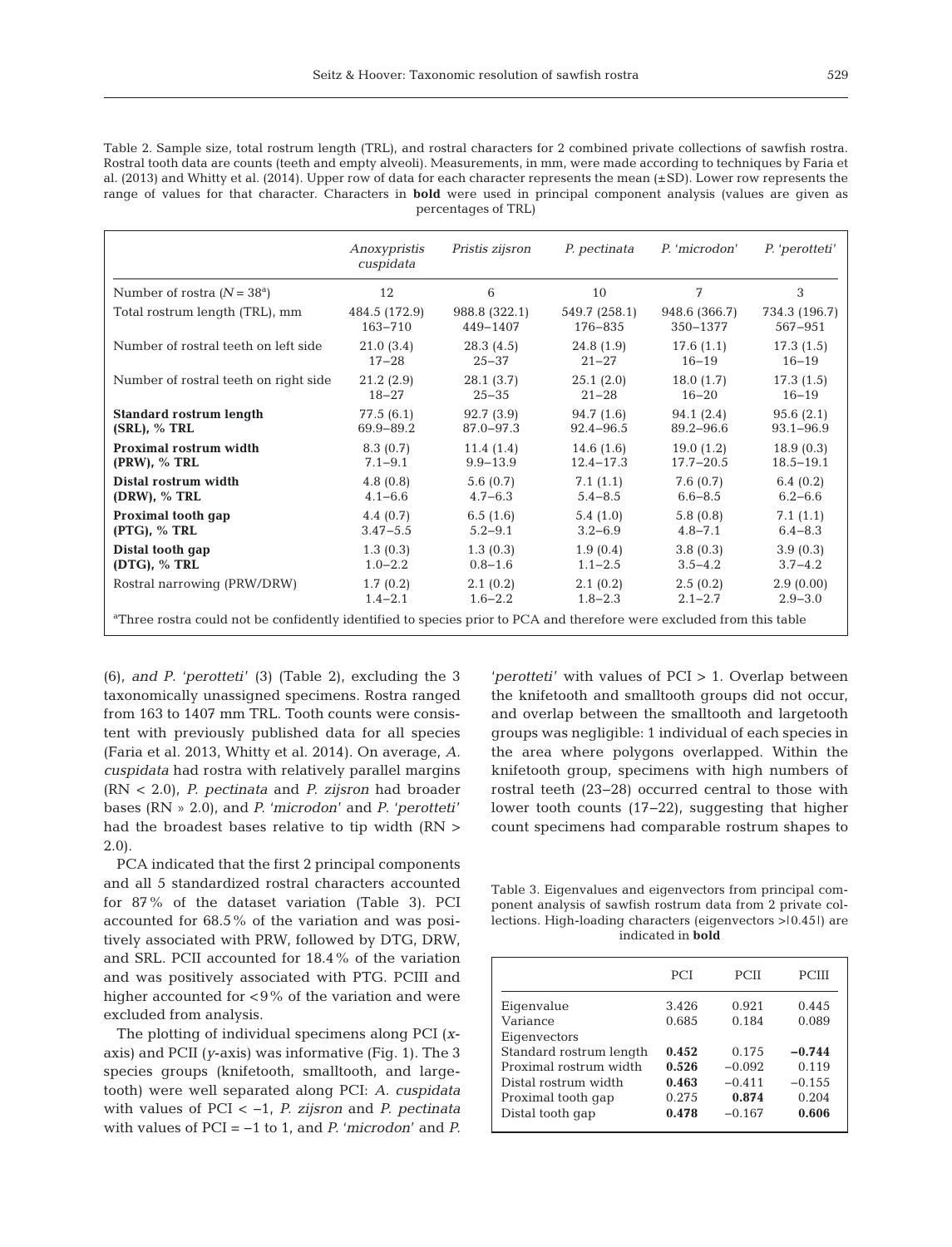

Fig. 1. Principal component ordination of morphological data from 2 private collections of sawfish rostra belonging to the authors: J. C. Seitz specimens, squares; J. J. Hoover specimens, circles. Six series represented are *Anoxy pristis cuspidata* with <23 rostral teeth (either side), light blue; *A. cuspidata* with ≥23 rostral teeth (either side), dark blue; *Pristis zijsron*, green; *P. pectinata*, orange; *P.* '*microdon*', yellow; *P.* '*perotteti*', brown; unidentified species, white. Knifetooth and largetooth groups are shown as blue and brown polygons, respectively; *P. zijsron* and *P. pectinata* are shown separately as green and orange polygons, respectively. PTG: proximal tooth gap

those with lower tooth counts. Within the smalltooth group, 67% of the *P. zijsron* specimens plotted lower than any of the *P. pectinata* specimens, and the two that did not were close to minimal values for the opposing species. SRL, PRW, DRW, and DTG, then, provide taxonomic resolution at the species-group level and, to a lesser degree, resolution among species in the smalltooth group.

No group or species separated cleanly along PCII but there was substantial variation within species and groups (Fig. 1). All 6 *P. zijsron* plotted higher than 60% of the *P. pectinata* specimens, reflecting higher PTG values for *P. zijsron* (Table 2). Similarly, all 3 *P.* '*perotteti*' specimens plotted higher than 86% of the *P.* '*microdon*' specimens, suggesting that PTG could be different between these 2 populations. How ever, the low number of specimens of *P.* '*perotteti*' prevents a definitive conclusion.

Polygon area and shape are comparable for *A. cuspidata*, *P. pectinata*, *P. zijsron*, and the *P*. '*perot teti*'−*P.* '*microdon*' group (Fig. 1). All 4 are similar in size and orientation and are taller than they are wide, suggesting greater variation in PTG than other characters for all taxa.

Of the 3 taxonomically unassigned specimens, all were unusual in certain respects; one plotted central to the *P*. '*perotteti*'−*P.* '*microdon*' group and another just outside of the polygon, but the third specimen was an outlier to the group and to all other individuals. The first specimen was consistent (within range) in all mensural characters with other individuals of the group. It had, however, an unusually low tooth count, 14 on each side, which is the minimum value documented for the group in Australia (Whitty et al. 2014) and globally (Faria et al. 2013). The second specimen had values that were within our range for SRL, PTG, and RN but greater than maximum values documented for PRW, DRW, and DTG in other specimens. Tooth counts were typical (19 left and 17 right) and we believe that the specimen probably represents a largetooth sawfish. The third specimen was outside the range of standardized relative values for all mensural characters for other individuals in the largetooth group: SRL = 98.1% vs. SRL  $\leq$  96.9% TRL, PRW =

20.8% vs. PRW ≤ 20.5% TRL, DRW = 11.7% vs. DRW ≤ 8.5% TRL, PTG = 4.2% vs. PTG ≥ 4.8% TRL, DTG  $= 4.9\%$  vs. DTG ≤ 4.2% TRL, and RN = 1.78 vs. RN ≥ 2.1. Because the third specimen had evenly spaced rostral teeth along its length (PTG  $\approx$  DTG), and because the SRL/TRL ratio is only negligibly greater than the range of values documented by Whitty et al.  $(2014)$  (SRL/TRL = 91–98%), it is possible that this specimen represents a morphological extreme for the group. We conclude then that all unidentified specimens were members of *P. pristis*.

For the 5 specimens with no apparent flare to indicate the juncture with the head, the assumption that overall length was equivalent to TRL was supported by re-analysis of the data. PCA output of the 41 specimens (Table 3, Fig. 1) was comparable to PCA output with those specimens deleted  $(N = 36)$ . Changes in eigenvalues (and proportion of variance) were negligible: for PCI, 3.426 (0.685) to 3.475  $(0.695)$ ; for PCII, 0.921  $(0.184)$  to 0.814  $(0.163)$ ; and for PCIII, 0.445 (0.089) to 0.487 (0.097). Directions (+ or −) were identical for all loadings. Rank order of variable loadings was identical for PCI; first-, second-, and fifth-ranked variables were the same for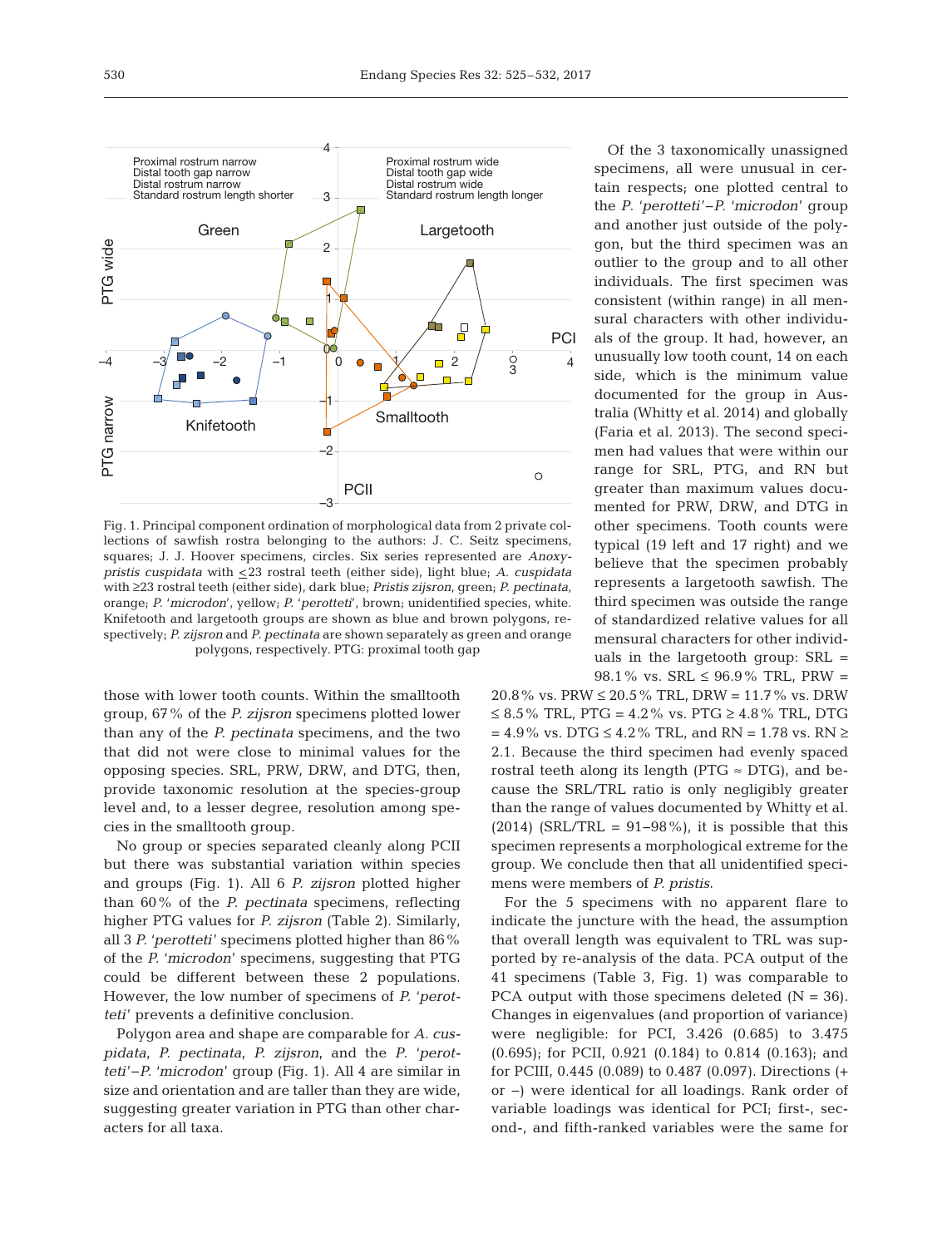PCII. Differences in magnitude of loading were low: <0.045 with 8 of 10 values <0.020. Scatterplots were not appreciably different for the 2 PCAs. *A*. *cuspidata* specimens had low scores on PCI, moderate scores on PCII, and the polygon was disjunct from all other specimens. *P. pectinata* and *P. zijsron* had moderate scores on PCI; *P. zijsron* had moderate to high scores on PCII, *P. pectinata* low to moderate scores on PCII, and overlapped with 5 specimens (1 *P. zijsron* and 4 *P. pectinata*). *P.* '*perotteti*' and *P.* '*microdon*' had high scores on PCI; *P.* '*perotteti*' had moderate to high scores on PCII, *P.* '*microdon*' low to moderate scores. The polygon for the 2 largetooth species combined overlapped the *P. pectinata* polygon with 2 specimens (1 *P. pectinata*, 1 *P*. '*micro*  don'). Because differences in the 2 PCAs were inconsequential, we base our interpretations on the first analysis of all 41 specimens.

### **DISCUSSION**

Our results are similar to those of previous studies in which ordination analyses showed that 2 morphologically-based axes could separate sawfish species (Faria et al. 2013, Whitty et al. 2014), and that taxonomic resolution of 4 sawfish species was possible based on overall morphology (Faria et al. 2013) or a combination of rostral characters, including standard length, relative width, and inter-dental spaces of rostra (Whitty et al. 2014). This is noteworthy considering the disparities between the previous studies and this project in sample size  $(N > 800 \text{ vs. } N = 41)$ , supporting data (rostral and non-rostral characters vs. rostral-only characters), and analytical approach. Faria et al. (2013) used canonical variate analysis and Whitty et al. (2014) used discriminant analysis. Both of these techniques are classification-based ap proaches designed to maximize discrimination among groups. The groups (species) are identified beforehand for these approaches. In contrast, PCA used here is a classification-free ordination depicting maximum variation among individuals with no prior identification of groups (species). PCA provided a comparable level of discrimination, suggested that intra-specific variation was similar among species, and verified the utility of rostral measurements as informative characters. Recent morphological studies of other elasmobranch groups have also used PCA to discriminate among phenotypically similar confamilial and congeneric species (Lonardoni et al. 2009, Veríssimo et al. 2014, Orlando et al. 2015). Our re sults compared well with those of previous studies and enabled us to answer the 3 questions prompting this study.

Are taxonomic determinations based exclusively on rostrum morphology consistent with those based on additional information? Our data suggest 'yes' and that 5 morphological measurements can confirm or refute identifications based on other kinds of information. Four taxa represented herein showed complete separation or only slight overlap (i.e. *Pristis pectinata* with *P. zijsron* and with *P. pristis*) (Fig. 1). The pattern of separation along the primary ordination axis in this study was the same as that observed in Australian sawfish rostra (Whitty et al. 2014): knifetooth group, low; smalltooth group, moderate; largetooth group, high. It was similar to that observed for sawfishes globally in which largetooth were distinct (spatially remote) from smalltooth species, but in which there was no overlap among any taxa, possibly attributable to the use of different and non-rostral characters (Faria et al. 2013).

Can rostral morphology be used as a stand-alone tool to objectively discriminate species? The low de gree of overlap among groups indicates that these or similar analyses objectively classify rostra for which identifications are uncertain or contentious. Two of the 3 specimens for which we were reluctant to provide identifications were positioned central and proximate to the largetooth group polygon (Fig. 1). Morphological measurements of the third specimen, an apparent outlier, were still consistent with previously published data for *P. pristis*. This specimen likely represents a morphologically extreme individual.

Do private collections of  $<$  50 specimens allow insight into interspecific and intraspecific taxonomic diversity? Our data suggest 'yes'. Comparable and substantial point spread for each of the 4 species examined in this study may be attributable to morphological variation in taxa with extensive geographic ranges and, presumably, locally adapted populations, which is supported by the previous ordination studies. Globally, morphological variation based on data for the rostrum and body of sawfishes, and on the number of rostral teeth, exclusive of *Anoxypristis cuspidata*, was also comparable and substantial for *P. pectinata* and *P. zijsron*, although *P. pristis* from the Atlantic Ocean, the Indo-West Pacific, and Eastern Pacific showed relatively low point spread (Faria et al. 2013). In Australia, however, as in our study, rostral morphology of *A. cuspidata*, *P. zijsron*, and *P. pristis* showed comparable point spread (Whitty et al. 2014).

Similarity in results between this study of 2 private collections and previous studies based on extensive